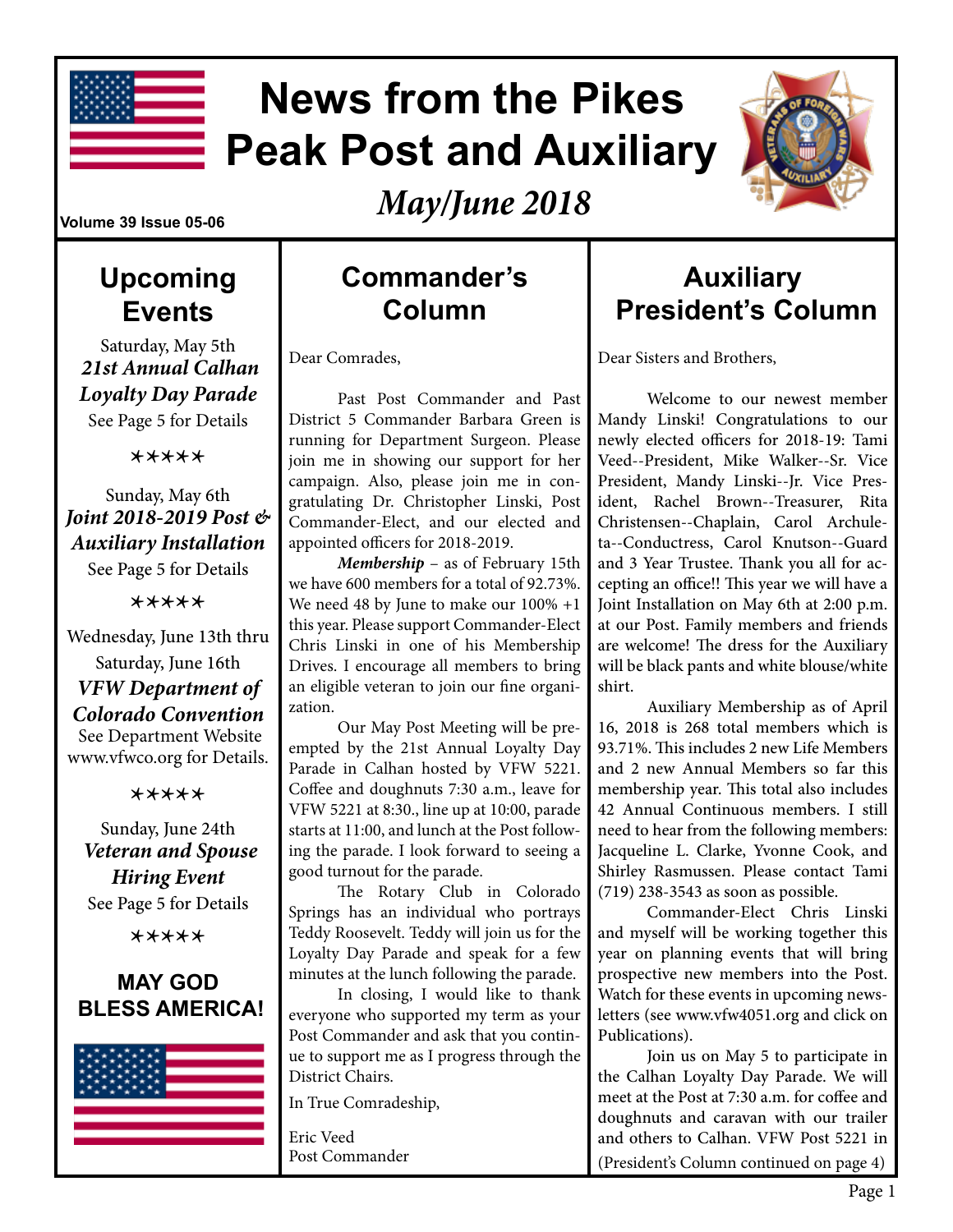### **VFW Post 4051 Officers For 2018-2019**

Senior Vice Commander **Junior Vice Commander** Bob Green Quartermaster Joe Cormier Adjutant Duane Knutson Chaplain James Griffith Staff Judge Advocate Dr. D. J. Alberts Surgeon LeRoy Jensen Service Officer Jeremy Johnson Officer of the Day Brian Michaud Trustee #1 Eric Veed Trustee #2 John Mazzella Trustee #3 Barbara Green Guard Valerie Bernal

 $\overline{\phantom{a}}$ 

Ways and Means Barbara Green

Buddy Poppy Jim Griffith Community Activities Barbara Green Bingo Games Manager Jerry Walter Assistant Games Manager Valerie Bernal Membership Eric Veed Legislative Kent Lambert Public Affairs Ron Marshall Voice of Democracy Amy Earley Patriot Pen Amy Earley ROTC/JROTC Dr. Christopher Linski Scouts Charter Representative Dr. Christopher Linski Scoutmaster Galen Steele Teacher of the Year **Amy Earley**  National Home Dr. Christopher Linski Safety Bill Vanaman Honor/Color Guard Captain Brian Michaud Entertainment John Mazzella Webmaster Bill Thomas Flag Committee Rick Archuleta/LeRoy Jensen Adopt a Unit POC Paige Lanier

 Commander Dr. Christopher Linski House Committee Rick Archuleta, Chairman Barbara Green Joe Cormier Jerry Walter LeRoy Jensen Joe Cormier Jerry Walter Rick Archuleta Americanism Al Andrews Bill Vanaman

### **Editorial Staff**

Editor Bill Thomas Assistant Editor Ron Marshall

Post Commander Dr. Christopher Linski

### **VFW Post 4051 Auxiliary Officers For 2018-2019**

President Tami Veed<br>
Senior Vice President Mike Walker Senior Vice President **Junior Vice President Mandy Linski** Secretary/Treasurer Rachel Brown Chaplain Rita Christensen<br>
Carol Archuleta<br>
Carol Archuleta Guard Carol Knutson Patriotic Instructor Carol Knutson Trustee #1 Rita Christensen Trustee #2 Mike Walker Trustee #3 Carol Knutson Games Manager Rita Christensen

 $\overline{\phantom{a}}$ 

Carol Archuleta

*Program Chairmen to be selected at the May Meeting*

### **Post Membership**

*For any of our members that recruit two or more members (annual or life) with their paid dues, you will receive a free dinner/dance ticket at the Friday night dinner/dances.*

*For any active duty members; if they pay the first year, they will receive the second year free.*

### **TO REPORT A DEATH**

*To report a death of a Post member, please contact Chaplain James Griffith, (719) 632-9874 or for an Auxiliary member, contact Chaplain Rita Christensen, (719) 598-0613.* 

*Also, you may leave information either at the club or on the bulletin board so that proper follow-up can be taken.* 

 *Please include: Name of Deceased; Date of Call; Date of Services; Funeral Home (if known); Your Name, Phone Number and/or Other Point of Contact.*

 $\overline{\phantom{a}}$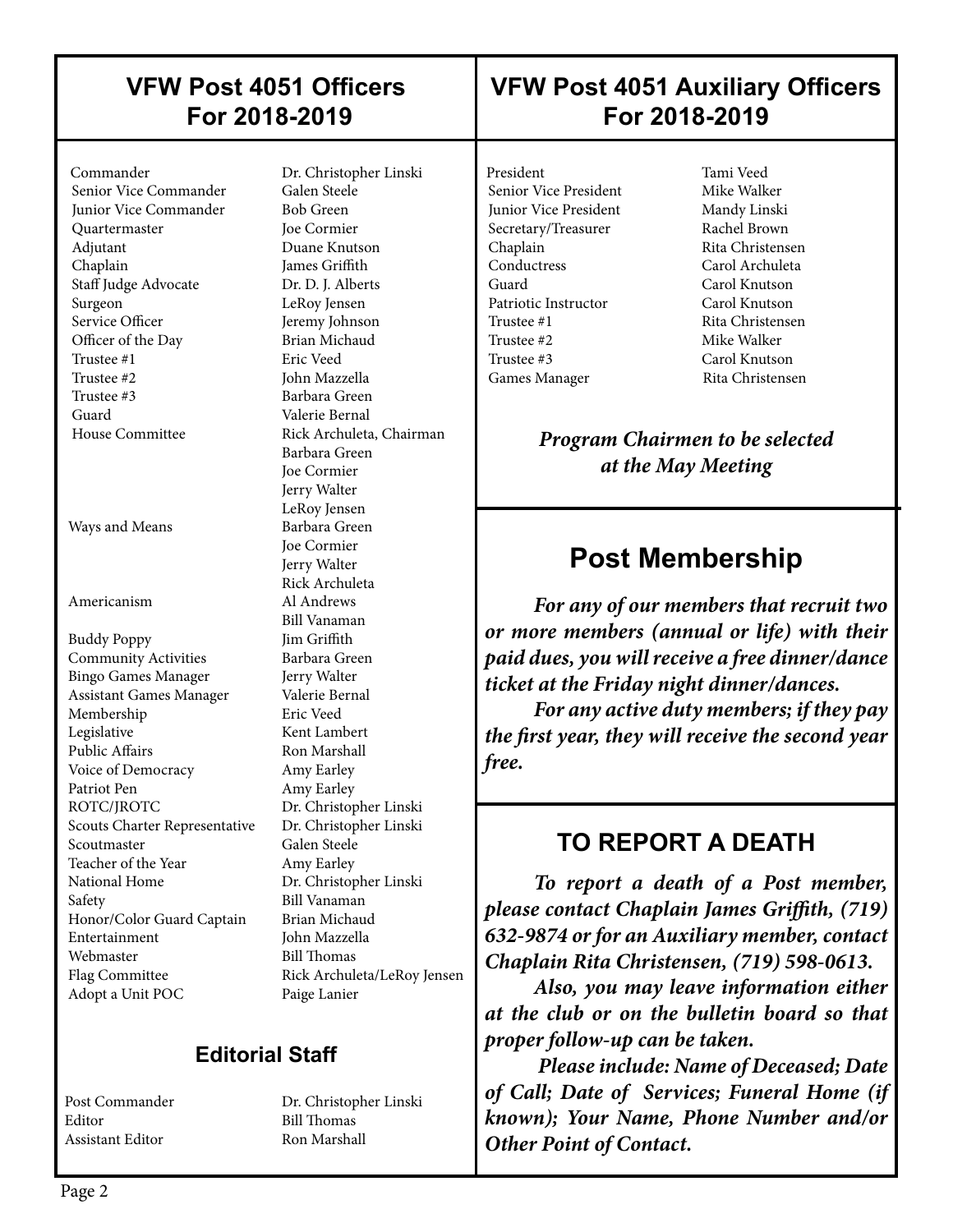### **Chaplain's Report**

*"Now faith is the substance of things hoped for, the evidence of things not seen."* 

 *Hebrews 11:1*

*"Faith is to believe what you do not see; the reward of this faith is to see what you believe." Saint Augustine*

*"Faith is taking the first step even when you don't see the whole staircase."* 

#### *Martin Luther King, Jr.*

A serviceman's or servicewoman's life is a path of faith even if they don't always recognize it or feel God's presence. We live our lives by faith. Faith that our families and loved ones pray for us, remember us, and cherish us while deployed. We don't see their love, only its effects in our lives. Is that reality any less because love is a feeling or a concept or a faith? When the writer of Hebrews states that faith is the substance of things unseen, by substance he means something real, an idea, a feeling, a faith, but still real.

During one of the many terrible, lonely, frightening nights my Dad spent on New Guinea in WW II waiting for a Japanese probe of the American lines, he prayed he would survive the night. In daylight, he and his friends prayed they would not be wounded and fall off the narrow jungle trails where only the feral pigs would find them. He prayed he would survive until nightfall, but most of all, at night, he prayed that his buddies in the single-man foxhole just yards away would be awake and alert and have his back. Just yards away, in the night, may as well have been on the moon, but he had faith in the unseen buddy yards away – faith in things unseen but of very real substance.

We face many struggles in life – family, job, health, and of course mortality, but with faith in those who care for us and most of all in the God who we do not see but whose effects are seen all around, we can trust and act taking that first step even when we don't see the whole staircase.

Our VFW Ritual Closing Prayer starts "Almighty God, the hour has come when we must part. We commit to Thy care." We pause to remember our Post Comrades: Charles Doole, Edwin Pankau, and Verne Slighter.

Call me at (719) 200-8223 if I can be of assistance.

Sincerely,

James Griffith Post Chaplain

### **Auxiliary Chaplain's Column**

Dear Auxiliary Members,

Our Auxiliary lost three Life members; Patricia Karnincic, Mary Louise Goodale, and Veneda Erftmeier. The Auxiliary Charter was draped for Sister Patricia at our March meeting and for Sister Mary Louise and Sister Veneda at our April meeting. Sympathy cards were mailed to their families.

A sympathy card was mailed to Sister Barbara Donnell on the loss of her husband, Lanny, Life member of Post 4051, and to Post 4051 Sr. Vice Commander Christopher Linski and Amanda Linski on the death of Amanda's grandfather. Thinking of you cards were mailed to Sister Betty Holland, to Post 4051 Commander Eric Veed, and to Post 4051 Past Commander Duane Knutson.

On a personal note I would like to thank those who sent cards, called, and kept me in their thoughts and prayers during my recent surgery and recovery. It was very much appreciated.

A very Happy Mother's Day, on May 13th, and a very Happy Father's Day on June 17th.

Please, if you know of any of our members who are ill or in the hospital, call me at (719) 598-0613.

Sincerely,

Rita Christensen, Chaplain



**VFW 4051 Bingo**

VFW 4051 Bingo pays the big bills for the Post like utilities, insurance, etc. Our bingo sessions are on Tuesday and Friday each week at the North Carefree Bingo Hall, 3440 N Carefree Circle, a block west of Academy on North Carefree. Each bingo team needs 7 or 8 people to work from about 11:00 a.m. to 3:00 p.m. We really need a couple more workers for each session. If you can work both sessions – GREAT! But just one day a week would really help. Please contact the Post Leadership team if you would like more information about this important activity.

#### **FOR ALL MEMBERS, COME PLAY BINGO; BRING YOUR FRIENDS; SUPPORT VFW 4051 BINGO!**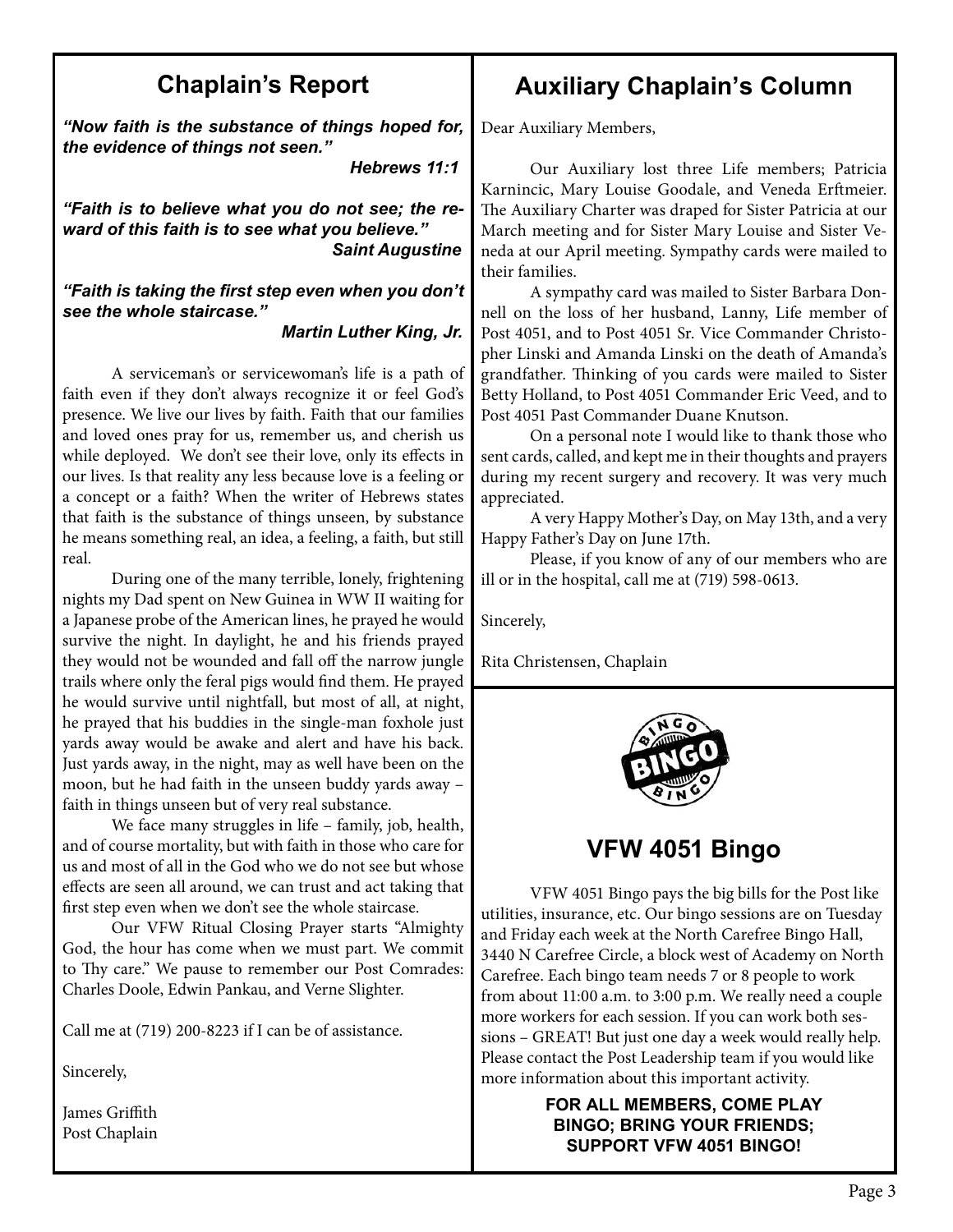### **Thoughts of the Senior Vice Commander**

#### **Upcoming Events**

My task has been to initiate some additional events that will increase community awareness of our Post and the Veterans of Foreign Wars. If you are able to assist in the operations and logistics of these events, please contact the Sr. Vice Commander, Christopher Linski.

#### **Veteran and Spouse Hiring Event**

Pikes Peak Post 4051 is proud to announce a veteran and spouse job fair! This event is scheduled for Sunday, June 24, from 1:00 p.m. to 4:00 p.m. at the Post. We are looking for companies that are interested in hiring veterans and their spouses to attend this event. We will also need a few volunteers to help set up the event, check-in attendees, and provide membership information to eligible veterans. This will be a joint event with the Post Auxiliary. We hope this event will provide increased publicity for the Post while achieving a major goal of assisting transitioning veterans in their pursuit of a new career!

To volunteer or coordinate with potential companies, please contact Chris at linski3@hotmail.com.

#### **Independence Celebration and Fundraiser**

Pikes Peak Post 4051 has been conducting an annual picnic for the 4th of July. This year, we are shaking things up! We are holding an Independence Day Celebration and Fundraiser on Sunday, July 1 from 1:00 p.m. to 4:00 p.m. at the Post. We have lined up live entertainment, Tom Munch from Pueblo. We have also sent out electronic letters to members via email that can be used to request donations for the Post, donated items for a silent auction or raffle, corporate sponsors, or additional in-kind services to help us make this event successful. Our Post is only able to continue serving veterans in our community if we are able to fund our operations. Donations and all proceeds from this fundraiser will be provided to the Post to ensure our continued operations for the upcoming fraternal year.

To volunteer or assist in obtaining donated items, please contact Chris at linski3@hotmail.com.

#### **2018-2019 Officer Positions**

As the Post Commander-Elect, I am currently evaluating the list of appointed officers to determine any vacancies expected for the upcoming fraternal year. If you are an appointed officer who would like to continue in your position, or if you are interested in a new role, please contact me, Chris, at linski3@hotmail.com or (719) 231-5094.

Elected and appointed officers are expected to attend the upcoming Joint Installation of Officers on Sunday, May 6 at 2:00 p.m. at the Post. The canteen will be open following (Thoughts of the Sr. Vice Commander cont'd next column)

(Auxiliary President's Column cont'd)

Calhan will provide lunch for all participants after the parade is over. It's always a fun parade and enjoyable day.

We will have our Mother's Day Dinner/Dance (Ham with Raisin Sauce) on Friday, May 11, so make your reservations now for a lovely evening for that special Mother. Not to forget the men in our lives, the Father's Day Dinner/ Dance (Roast Beef) will be Friday, June 15!

The Department of Colorado State Convention will be held in Thornton Post 7945, June 13-16. See Department website www.vfwco.org for complete convention information.

We hope to see many of you at our next Auxiliary meeting to be held on Saturday, May 12th. Our Ways and Means Committee will meet at 9:30 a.m. to decide how we will spend our monies for the coming month - come and voice your opinion. Coffee & Chat 9:30 – 10:30 a.m. with the meeting at 10:30 a.m. We will be discussing and selecting Program Chairmen for the coming year. (Please refer to the list of Chairmen at the beginning of this newsletter.)

Our sympathy is extended to those who have lost a loved one and get well wishes to those who are ill. Happy birthday to our May and June celebrants and best wishes to all our Mothers, Grandmothers, and Great Grandmothers!

Loyally yours,

Tami Veed Auxiliary President

### **VFW Membership**

I'm sure all of you VFW members out there have by now read page 44 of the March issue of the VFW Magazine. In case you haven't yet read it, there are several tips on how to identify and talk with potential new members. I believe that if you follow these guidelines, we may all be more successful in recruiting new members. Why don't you give it try? If you don't have a copy let me know; I can help.

Ron Marshall, Past Commander

(Thoughts of the Sr. Vice Commander cont'd)

the installation, and a small meal will be provided.

I would also like to congratulate the elected officers for the 2018-2019 fraternal year! I look forward to working with all officers and Post members throughout my term to address any concerns and improve our operational capabilities.

Dr. Christopher Linski Sr. Vice Commander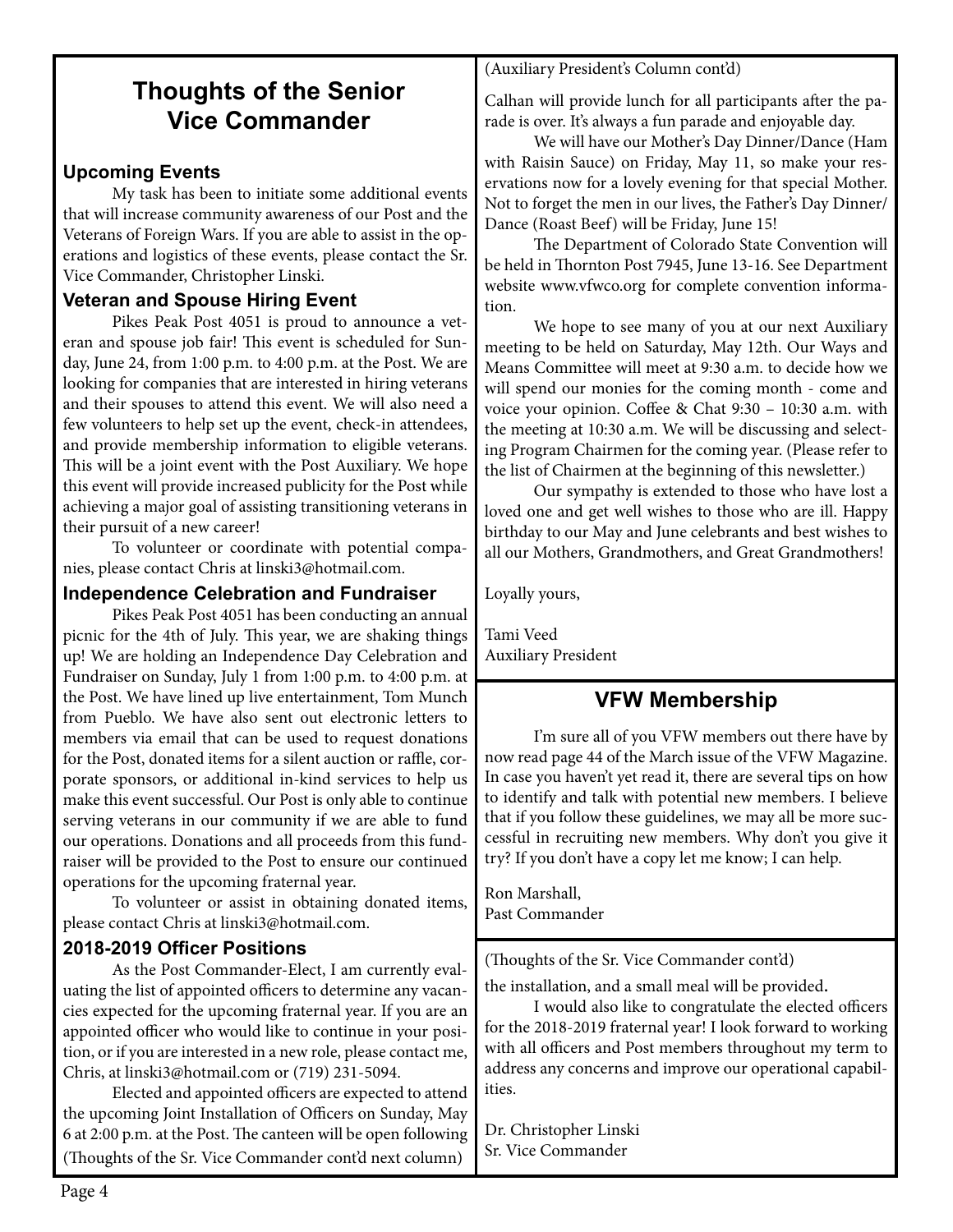### **Chairman of the House Committee's Column**

Since our last newsletter, we are glad to report that the upgrade to LED lighting has been completed on the lower level of our building. We are now looking into the cost of replacing the ceiling tile in our ballroom. We are currently in the process of getting a proposal to renovate the upstairs ballroom.

We have received a proposal from Berwick Electric to convert to LED lighting on our upper level.

With this said, we are slowly accomplishing the projects needed to keep our Post a safe place for our employees, members, and friends! Congratulations go out to our newly elected Post and Auxiliary Officers and Appointees.

 We look forward to a prosperous remainder of the year with your continued support!

Yours in Service,

Chairman, Rick Archuleta

Board members: LeRoy Jensen, Jerry Walter, & Joe Cormier. Alternates: Duane Knutson & Ron Marshall

#### **21st Annual Calhan Loyalty Day Parade**

On Saturday, May 5th, we will meet at the Post for coffee and doughnuts at 7:30 a.m. We will depart for VFW Post 5221, Calhan, at approxmately 8:30 a.m so we can be in the lineup by 10:00 a.m. The parade starts at 11:00 a.m., and lunch will be served at Post 5221 after the parade.

#### **Joint 2018-2019 Post and Auxiliary Officers Installation**

Elected and appointed officers are expected to attend the upcoming Joint Installation of Officers on Sunday, May 6 at 2:00 p.m. at the Post. The canteen will be open following the installation, and a small meal will be provided.

#### **Medal of Honor Ceremony**

A Medal of Honor ceremony honoring Post Charter Member MSG William Crawford will be held at Memorial Park on Sunday, May 27 at 1:00 pm. A reception will follow.

#### **Veteran and Spouse Hiring Event**

This event is scheduled for Sunday, June 24 from 1:00 p.m. to 4:00 p.m. at the Post. We are looking for companies that are interested in hiring veterans and their spouses to attend this event.



### **Post**

**Charles Doole, Edwin Pankau, & Verne Slighter Auxiliary**

#### **Patricia Karnincic, Mary Louise Goodale and Veneda Erftmeier**.

Each of our departed Comrades made a special contribution to our Nation, our Community, and our Post.

Sincerely,

James Griffith Post Chaplain



### **Post Surgeon's Report**

Dear Comrades:

A fruit basket was sent to Commander Eric Veed while he was in the hospital. Get well cards were sent to Roger Berg and Duane Knutson. We have learned that comrades Fred Strauss and Art Gardner have been out sick, and that Gene Eilers has serious hospital concerns. Thank you for letting me know whenever one of our veterans is in ill health or in the hospital. We need to keep them all in our hearts and prayers!

Sincerely,

LeRoy Jensen Post Surgeon

#### **Buddy Poppies**

Distribution of Buddy Poppies will take place on Saturday, May 26th and Sunday, May 27th from 9:00 a.m. to 3:00 p.m. at various locations throughout Colorado Springs. Volunteers needed. Contact Chaplain Jim to sign up.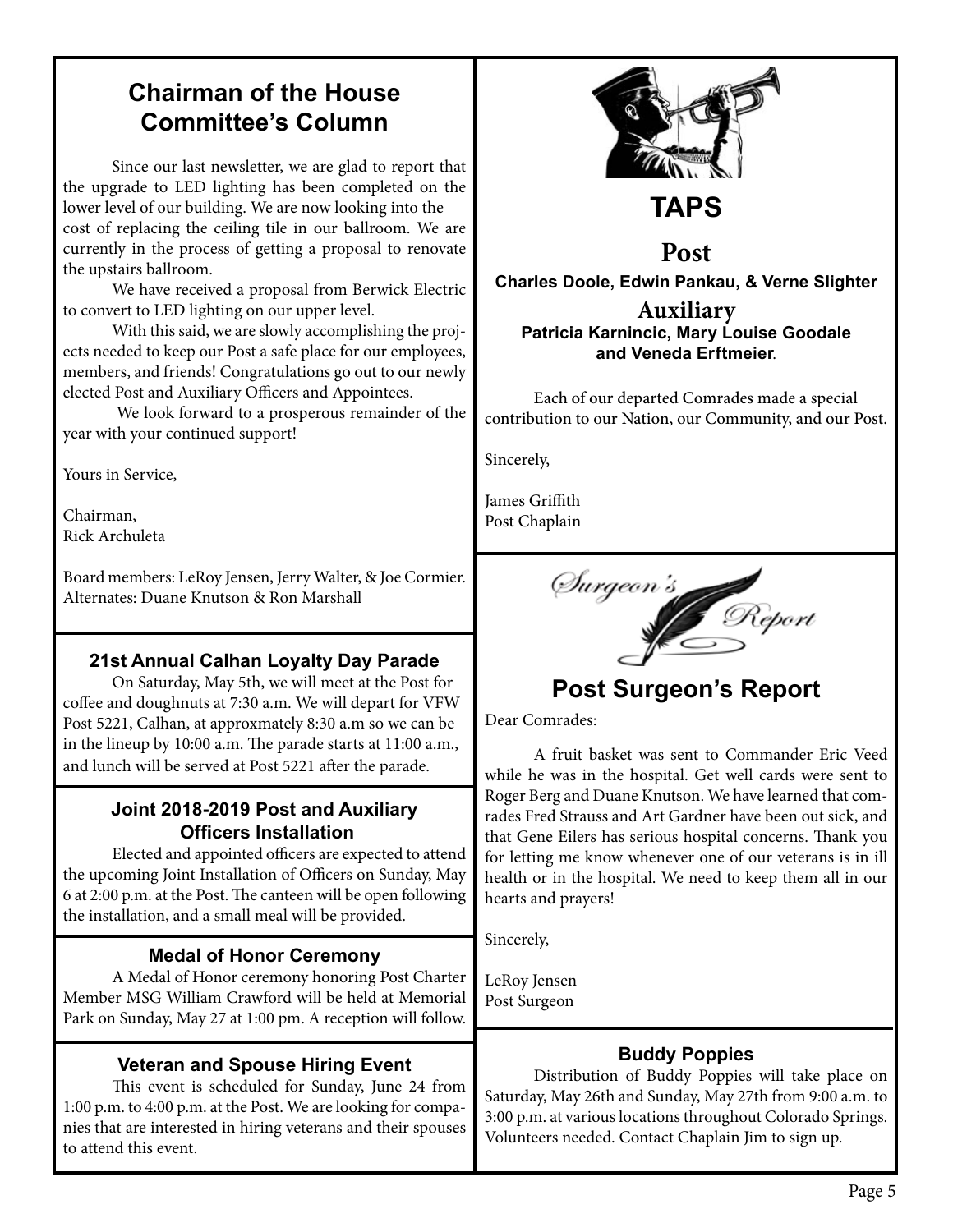| MAY 2018<br><b>DINNER 6 PM \$10.00</b><br><b>DANCE 7 TO 10 PM \$10.00</b> |                                            |                                  |                                                                                                                      |                           |                                                                                                                   |                                                                                                   |  |  |  |  |
|---------------------------------------------------------------------------|--------------------------------------------|----------------------------------|----------------------------------------------------------------------------------------------------------------------|---------------------------|-------------------------------------------------------------------------------------------------------------------|---------------------------------------------------------------------------------------------------|--|--|--|--|
| Sunday                                                                    | Monday                                     | Tuesday                          | Wednesday                                                                                                            | Thursday                  | Friday                                                                                                            | Saturday                                                                                          |  |  |  |  |
| (NOTE)                                                                    |                                            |                                  | 2                                                                                                                    | 3                         | 4<br>Open 4 to 11                                                                                                 | 5<br>Calhan                                                                                       |  |  |  |  |
| <b>Reservations</b><br>Required<br><b>For</b><br><b>Dinner</b><br>Call    |                                            |                                  | Salsa!!<br><b>Every Friday Night - Upstairs</b><br>Free Lessons 8:30 p.m. - 9: 00 p.m.<br>Dance 9:00 p.m. - Midnight |                           | Dinner/Dance<br><b>Smothered</b><br><b>Burritos</b><br>Cinco de<br><b>Mayo</b>                                    | Loyalty<br>Day Parade<br>(No Post Meeting)<br><b>Details Page 5</b><br><b>Available For</b>       |  |  |  |  |
| $(719) 632 - 9874$                                                        |                                            |                                  | \$10.00 Cover Charge                                                                                                 | <b>Springs</b><br>Salsa!! | <b>Rental Events</b>                                                                                              |                                                                                                   |  |  |  |  |
| 6                                                                         | 7                                          | 8                                | 9                                                                                                                    | 10                        | 11                                                                                                                | 12                                                                                                |  |  |  |  |
| Joint Post &<br>Auxiliary<br><b>Installation</b><br><b>Details Page 5</b> | House<br>Committee<br>Meeting<br>9:00 a.m. |                                  | <b>Friends of</b><br>the Post Mtg.<br>4:00 p.m.<br><b>Post Closed</b>                                                | Open 4 to 7               | Open 4 to 11<br>Dinner/Dance<br>Baked Ham w/<br><b>Raisin Sauce</b><br><b>Mother's Day</b><br><b>Carlos Crull</b> | <b>Aux Meeting</b><br>Coffee/Treats<br>9:30 a.m.<br>Meeting<br>10:30 a.m.<br><b>Available For</b> |  |  |  |  |
| <b>Available For</b><br><b>Rental Events</b>                              |                                            | Post Closed   Post Closed        | <b>Available For</b><br><b>Rental Events</b>                                                                         |                           | Salsa!!                                                                                                           | <b>Rental Events</b>                                                                              |  |  |  |  |
| 13                                                                        | 14                                         | 15                               | 16                                                                                                                   | 17                        | 18<br>Open 4 to 11<br>No Dinner/<br>Dance Only<br>David                                                           | 19<br><b>Armed Forces</b><br>Day                                                                  |  |  |  |  |
| <b>Post Closed</b><br><b>Available For</b><br><b>Rental Events</b>        |                                            | <b>Post Closed   Post Closed</b> | Post Closed<br><b>Available For</b><br><b>Rental Events</b>                                                          | Open 4 to 7               | Hudson<br>(Ballroom)<br>Salsa!!                                                                                   | <b>Available For</b><br><b>Rental Events</b>                                                      |  |  |  |  |
| 20<br><b>Post Closed</b><br><b>Available For</b>                          | 21                                         | 22                               | 23<br>Post Closed<br><b>Available For</b>                                                                            | 24<br>Open 4 to 7         | 25<br>Open 4 to 11<br>No Dinner/<br>Dance Only<br>Carlos<br>Crull                                                 | 26<br><b>Buddy</b><br>Poppies<br><b>Details Page 5</b>                                            |  |  |  |  |
| <b>Rental Events</b>                                                      |                                            | <b>Post Closed   Post Closed</b> | <b>Rental Events</b>                                                                                                 |                           | Salsa‼                                                                                                            | <b>Post Closed</b>                                                                                |  |  |  |  |
| 27<br><b>Medal of Honor</b><br>Ceremony<br>Details Page 5                 | 28                                         | 29                               | 30                                                                                                                   | 31                        |                                                                                                                   |                                                                                                   |  |  |  |  |
| <b>Buddy Poppies</b><br><b>Details Page 5</b>                             | Post Closed   Post Closed   Post Closed    |                                  | <b>Post Closed</b><br><b>Available For</b><br><b>Rental Events</b>                                                   | Open 4 to 7               |                                                                                                                   |                                                                                                   |  |  |  |  |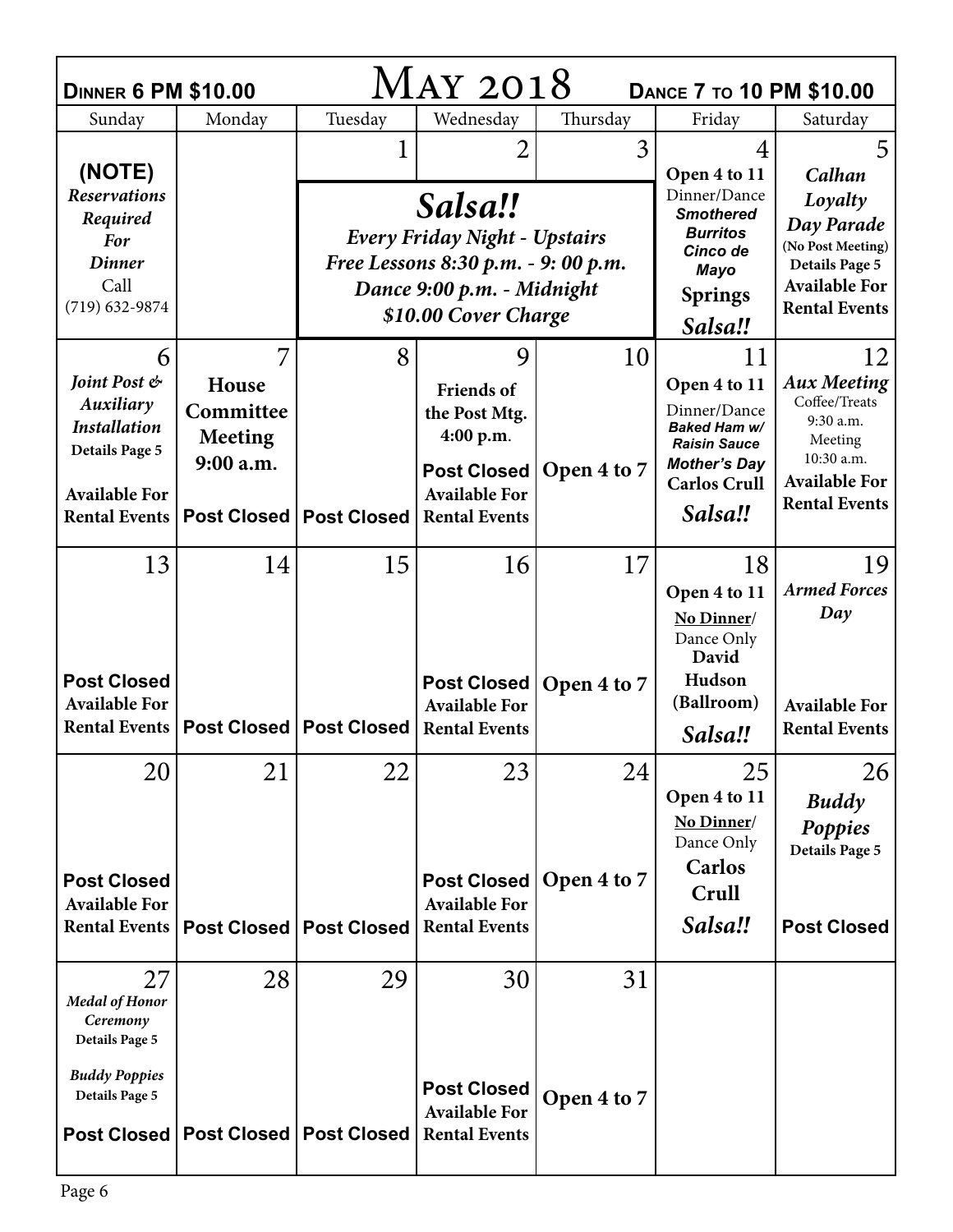| JUNE 2018<br><b>DINNER 6 PM \$10.00</b><br><b>DANCE 7 TO 10 PM \$10.00</b>                                           |                                                        |                                        |                                                                                                                                              |                                                                       |                                                                                                                  |                                                                                                                                |  |  |  |
|----------------------------------------------------------------------------------------------------------------------|--------------------------------------------------------|----------------------------------------|----------------------------------------------------------------------------------------------------------------------------------------------|-----------------------------------------------------------------------|------------------------------------------------------------------------------------------------------------------|--------------------------------------------------------------------------------------------------------------------------------|--|--|--|
| Sunday                                                                                                               | Monday                                                 | Tuesday                                | Wednesday                                                                                                                                    | Thursday                                                              | Friday                                                                                                           | Saturday                                                                                                                       |  |  |  |
| (NOTE)<br><b>Reservations</b><br>Required<br>For<br><b>Dinner</b><br>Call<br>$(719)$ 632-9874                        |                                                        |                                        | Salsa!!<br><b>Every Friday Night - Upstairs</b><br>Free Lessons 8:30 p.m. - 9: 00 p.m.<br>Dance 9:00 p.m. - Midnight<br>\$10.00 Cover Charge | Open 4 to 11<br>No Dinner/<br>Dance Only<br><b>Springs</b><br>Salsa!! | <b>Post Meeting</b><br>Coffee 8:00 a.m.<br>Meeting 9:00 a.m.<br><b>Available For</b><br><b>Rental Events</b>     |                                                                                                                                |  |  |  |
| 3<br><b>Post Closed</b><br><b>Available For</b><br><b>Rental Events</b>                                              | 4<br>House<br>Committee<br><b>Meeting</b><br>9:00 a.m. | 5<br><b>Post Closed   Post Closed</b>  | 6<br><b>Post Closed</b><br><b>Available For</b><br><b>Rental Events</b>                                                                      | 7<br>Open 4 to 7                                                      | 8<br>Open 4 to 11<br>Dinner/Dance<br>Pizza, Salad,<br>& Ice Cream<br>\$7.00<br><b>Carlos Crull</b><br>Salsa!!    | 9<br><b>Aux Meeting</b><br>Coffee/Treats<br>9:30 a.m.<br>Meeting<br>10:30 a.m.<br><b>Available For</b><br><b>Rental Events</b> |  |  |  |
| 10<br><b>Post Closed</b><br><b>Available For</b><br><b>Rental Events</b>                                             | 11                                                     | 12<br><b>Post Closed   Post Closed</b> | 13<br>Friends of<br>the Post Mtg.<br>4:00 p.m.<br><b>Post Closed</b><br><b>Available For</b><br><b>Rental Events</b>                         | 14<br><b>Flag Day</b><br>Open 4 to 7                                  | 15<br>Open 4 to 11<br>Dinner/Dance<br><b>Roast Beef</b><br><b>Father's Day</b><br><b>Carlos Crull</b><br>Salsa!! | 16<br><b>Available For</b><br><b>Rental Events</b>                                                                             |  |  |  |
| 17                                                                                                                   | 18<br>Post Closed   Post Closed   Post Closed          | 19                                     | 20<br><b>Post Closed</b><br><b>Available For</b><br><b>Rental Events</b>                                                                     | 21<br>Open 4 to 7                                                     | 22<br>Open 4 to 11<br>No Dinner/<br>Dance Only<br><b>Springs</b><br>Salsa!!                                      | 23<br><b>Available For</b><br><b>Rental Events</b>                                                                             |  |  |  |
| 24<br>Veteran and<br><b>Spouse Hiring</b><br>Event<br>Details Page 5<br><b>Available For</b><br><b>Rental Events</b> | 25                                                     | 26<br>Post Closed   Post Closed        | 27<br><b>Post Closed</b><br><b>Available For</b><br><b>Rental Events</b>                                                                     | 28<br>Open 4 to 7                                                     | 29<br>Open 4 to 11<br>No Dinner/<br>Dance Only<br>David<br>Hudson<br>(Country)<br>Salsa!!                        | 30<br><b>Available For</b><br><b>Rental Events</b>                                                                             |  |  |  |

г